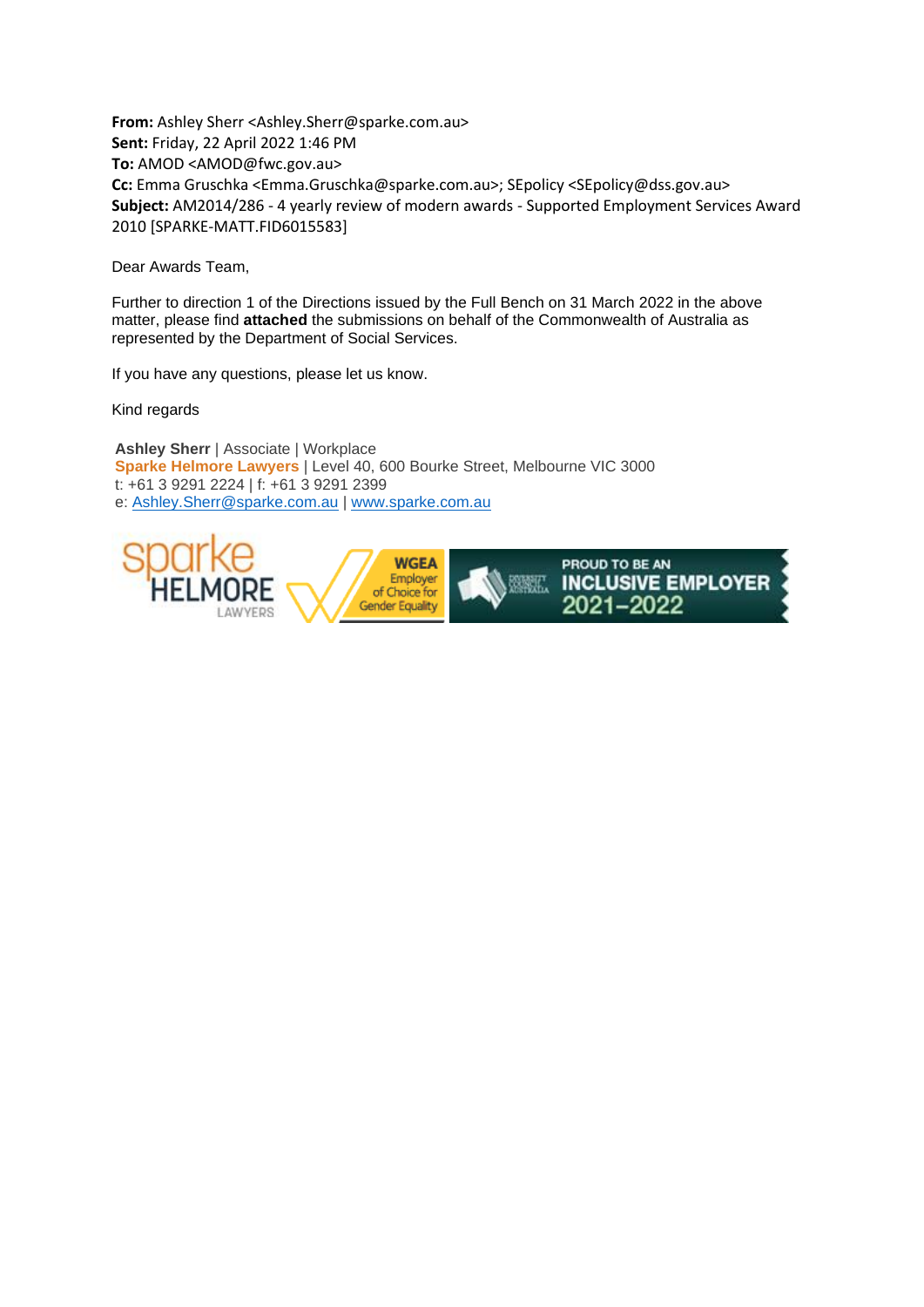### **FAIR WORK COMMISSION**

# **Four yearly review of modern awards**  *Supported Employment Services Award 2020* **[AM2014/286]**

## **SUBMISSIONS OF THE COMMONWEALTH AS REPRESENTED BY THE DEPARTMENT OF SOCIAL SERVICES 22 April 2022**

#### **INTRODUCTION**

- 1. These submissions are made by the Department of Social Services (the **Department**) on behalf of the Commonwealth of Australia in response to the direction published by the Fair Work Commission (**FWC**) on 31 March 2022.
- 2. The Department's interest in the Four Yearly Review proceedings with respect to the *Supported Employment Services Award 2020* (the **Award**) arises from the its responsibilities in respect of the following:
	- a. overall policy responsibility regarding employment for people with disability, including those working in supported employment settings;
	- b. policy responsibility and ongoing management of the Supported Wage System (**SWS**);
	- c. managing the National Panel of Assessors (**NPA**). Through the NPA, assessors are funded to complete a range of assessments, including SWS under the Award.
- 3. These responsibilities mean the Department is in a position to inform the FWC on the potential implications arising from changes to the Award contemplated by the FWC.
- 4. In addition, the Government has announced a \$67 million measure to support organisations to transition to a new wage-setting environment once a final decision has been reached by the FWC. Once the FWC's final decision is made, the Department will develop advice for government (in consultation with the sector) on the most appropriate and effective use of the funding to support organisations to transition to the new environment.
- 5. The Department's submissions focus on implications of Award variations proposed in the Full Bench's decision in December 2019 (**Proposed Approach**). They will also address, where appropriate, matters raised in the submissions of other parties - to the extent those matters are within the Department's purview.
- 6. The matters outlined below have relevance to the Full Bench's exercise of its powers in this matter, having regard to the modern award objectives.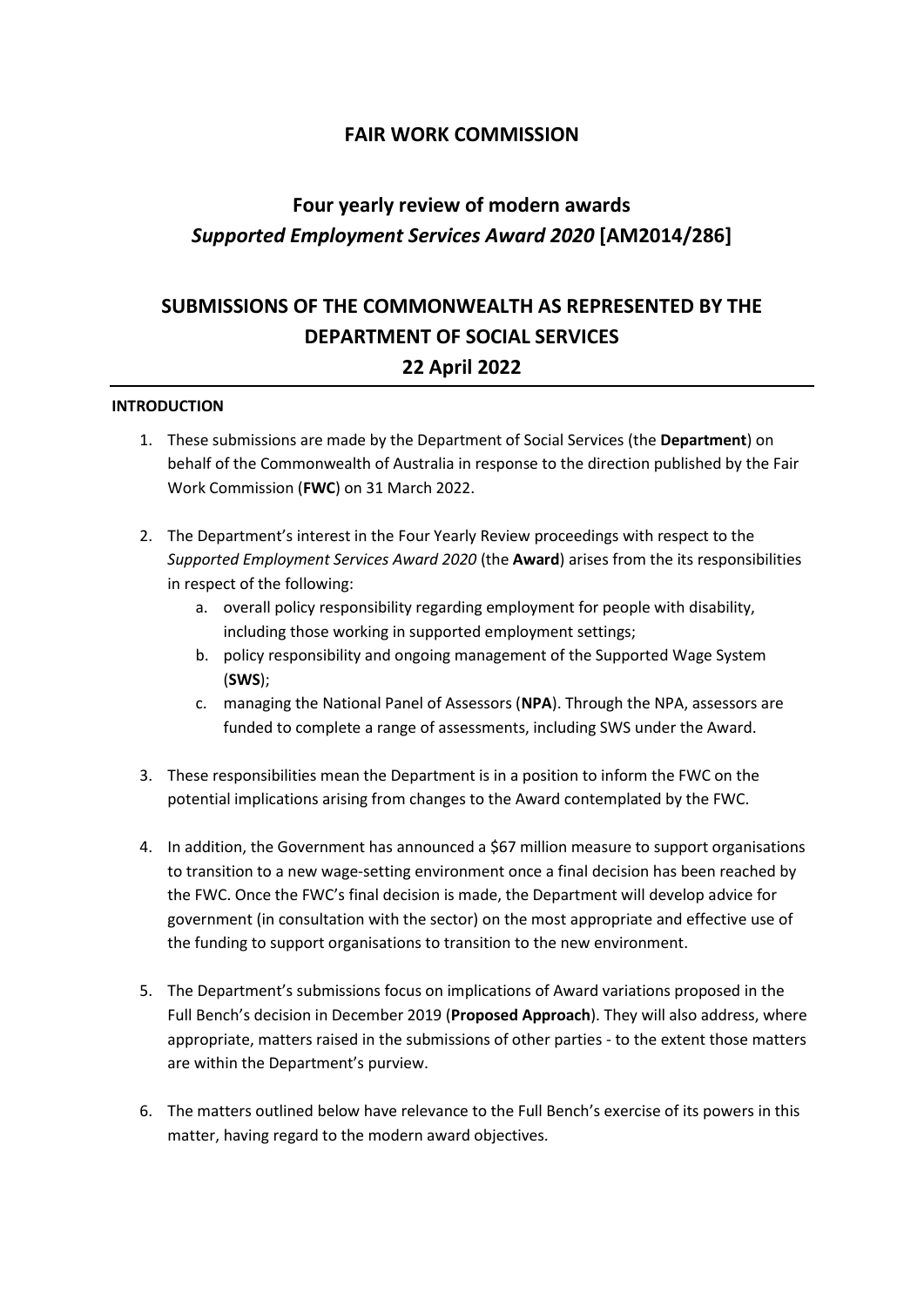#### **IMPLICATIONS OF PROPOSED CHANGES TO AWARD**

#### *Costs of Proposed Approach*

- 7. A \$67 million measure has been announced to support organisations to transition to a new wage-setting environment. The Department acknowledges that the transition to a different Award structure will require significant communication and education from across the sector. However, the Department can make no submissions as to the particulars of how this support package is spent as this would pre-empt a decision of government. The Department will engage in industry consultation before developing advice for government.
- 8. The Department currently funds the costs of SWS assessments via the NPA. Assessments are undertaken both in supported employment (under a modified version of the SWS available in the current Award) and open employment (under other modern awards).
- 9. Under the current version of the Award:
	- a. There are currently around 20,000 assessments undertaken each year (around
		- 16,000 for workers in ADEs, plus 4,000 for workers in open employment).<sup>1</sup> i. An average of approximately 5,200 SWS assessments are undertaken by NPA providers annually. Of these 5,200 assessments, around 25 per cent (or around 1,250) take place in Australian Disability Enterprise (**ADE**) settings, and the other 75 per cent (almost 4,000) take place in open employment
			- settings. The cost of these assessments is approximately \$3 million per year. ii. Approximately 14,750 workers in ADEs are currently assessed using one of the 21 other assessment tools approved for use under the Award. These assessments are undertaken by ADE staff and are not funded by the Department.
- 10. In its December 2019 decision, the Full Bench of the FWC highlighted a number of the virtues of the SWS, including it being "*transparent and comprehensible to disabled employees and their families*", being a process that is impartial and independent and being "*financially supported in its operation by the Commonwealth Government*". 2
- 11. Under the Proposed Approach, if NPA assessors were undertaking approximately 20,000 assessments each year, based on current pricing, the assessment costs of this change could increase to approximately \$12 million annually. It is foreshadowed there will be additional costs on top of this to implement the change such as recruitment and training of new assessors.
- 12. Based on these figures, if the Proposed Approach is adopted, the demand for external assessments would increase by 1280% of current levels for ADEs per year.

<sup>-</sup><sup>1</sup> These figures are based on the current NPA assessment data and estimates relating to the number of supported employees working in ADEs.

<sup>2</sup> *4 yearly review of modern awards—Supported Employment Services Award 2010* [2019] FWCFB 8179 at [347]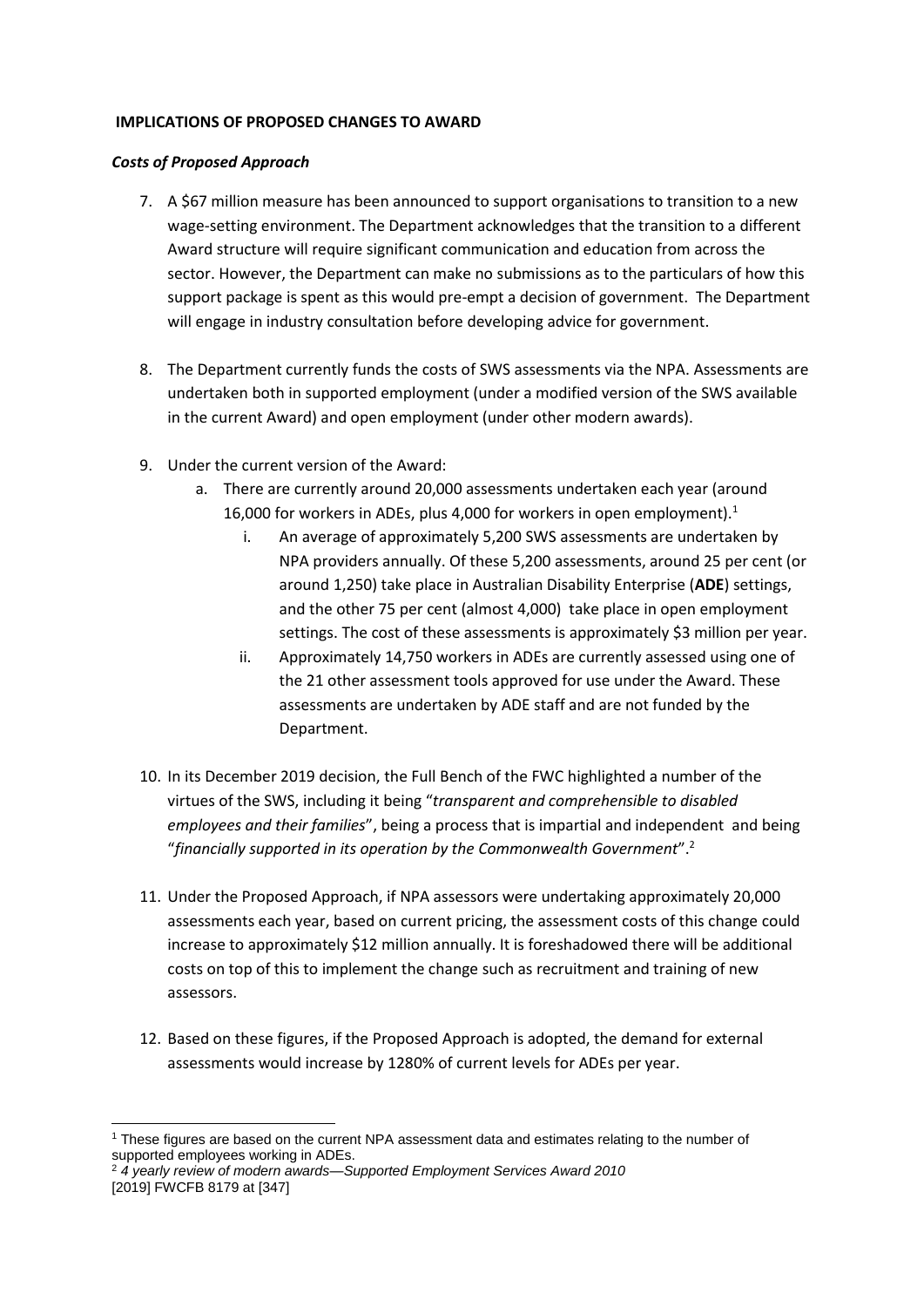#### *Capacity of NPA*

- 13. Anecdotal feedback from NPA providers indicates the assessor workforce is already strained due to competition for similar skill sets in other similar markets.
- 14. Changes to the NPA program will be required to enable demands arising from the Proposed Approach to be met<sup>3</sup>. However, any submissions by the Department as to possible changes to the NPA program would pre-empt a government decision on these matters. In addition, reforms to the NPA program implemented by government may be impacted by the timing of implementation of changes to the Award and the tight labour market already present. These factors may mean that the Department's ability to expand the assessor workforce is significantly restricted.

#### *The Trial Report*

-

- 15. The report arising from the trial of the Proposed Approach dated 24 November 2021 (**Trial Report**) recommends funding be provided for ADEs to absorb wage increases. The Department cannot offer submissions as to how transitioning may be supported, as this would pre-empt a decision of government.
- 16. A sufficient transition period would be needed to implement Proposed Award reforms and build the assessor workforce. The Report suggests '*a few years*' will be required for the transition after the FWC's final determination. The Department does not disagree with this assessment but notes specific timeframes for a transition period should have regard to the practical and financial implications of the Proposed Approach (or other Award changes) and include consideration of matters such as those outlined in these submission.
- 17. In the submissions by the Australian Council of Trade Unions (**ACTU**), United Workers' Union (**UWU**) , Association of Employees with Disabilities (**AED**) and the Health Services Union (**HSU**) dated 16 March 2022, submissions were made as to on the limitations of the Trial Report. The Department submits it is a matter for the FWC as to how much weight it affords to the Trial Report. To assist the FWC with its assessment, the Department submits:
	- a. The Trial was commissioned to understand what:<sup>4</sup>
		- i. is needed to ensure consistent application of the new wage assessment structure;
		- ii. is needed to ensure a successful transition to the new wage assessment structure;
		- iii. impact the new wage assessment structure will have on the financial viability of ADEs; and
		- iv. impact the new wage assessment structure will have on worker earnings and hours and the interaction with the Disability Support Pension (DSP).

<sup>&</sup>lt;sup>3</sup> The Department notes that any necessary reforms to the NPA would likely be funded separately from the \$67 million support measure.

<sup>4</sup> Fair Work Commission New Wage Assessment Structure Trial Evaluation Report, page 7.